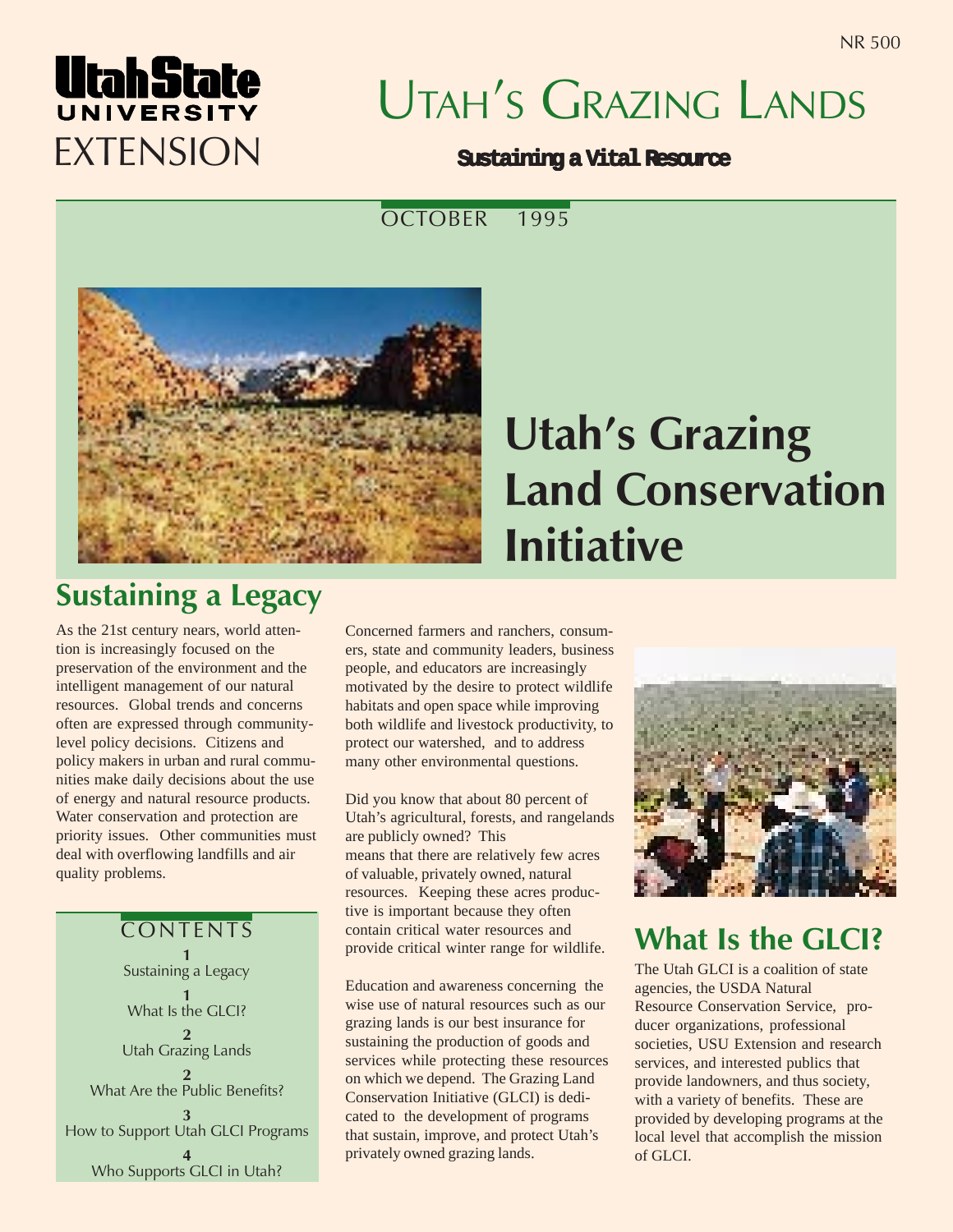*The mission of the Utah GLCI is to identify priority issues, then find solutions that effect positive change on private grazing lands. The Coalition will serve as a catalyst for enhancement of grazing land resources. It will provide a basis for coordination with units of government, institutions of higher education, and private landowners. It will implement and enhance already existing conservation programs.*



## Utah Grazing **Lands**

Grazing land systems are a complex set of interactions among soil, water, air, plants, and animals. The health of these systems depends upon human management decisions. The resources that these systems provide are water, wildlife populations, wildlife habitat, mineral deposits, forage, wood, landform, atmospheric visibility, and biological processes.

The production of livestock on these grazing land systems is the only economic activity that maintains vast areas of the state open to other citizens for their activities. These activities include photography, hiking, birdwatching, rafting, fishing, hunting and just enjoying the scenic beauty of these grazing lands.

Remaining competitive is the key to sustaining rural Utah and its associated high quality of life. To remain financially competitive, farmers and ranchers must continue to improve the condition of their grazing lands. The Utah GLCI Coalition is dedicated to assisting private producers to maintain their competitive status through educational and promotional programs that provide the tools for improving grazing lands. This is accomplished by fulfilling the Utah GLCI Coalition's objectives. These objectives are:

*• Identify critical elements needed to improve Utah's grazing lands including best management practices to:*

- *Improve and sustain forage production.*
- *Improve water quality and quantity.*
	- *Properly manage forage harvest to protect the soil resource.*
- *• Develop a stable funding source to support activities of the Coalition and promote Agriculture Resource Development Loans (ARDL) and other activities to improve grazing lands.*
- *• Promote a long-term research program to protect basic soil and plant resources and improve forage productivity and harvest.*
- *• Educate owners, managers, and the general public concerning proper, economically viable grazing management practices.*
- *• Encourage private landowners to become actively involved in the Utah GLCI Coalition and its activities.*

**Utah State University is an Equal Opportunity/Affirmative Action Institution** Issued in furtherance of Cooperative Extension work, Acts of May 8 and June 30, 1914, in cooperation with the U.S. Department of Agriculture, Robert L. Gilliland, Vice President and Director, Cooperative Extension Service, Utah State University.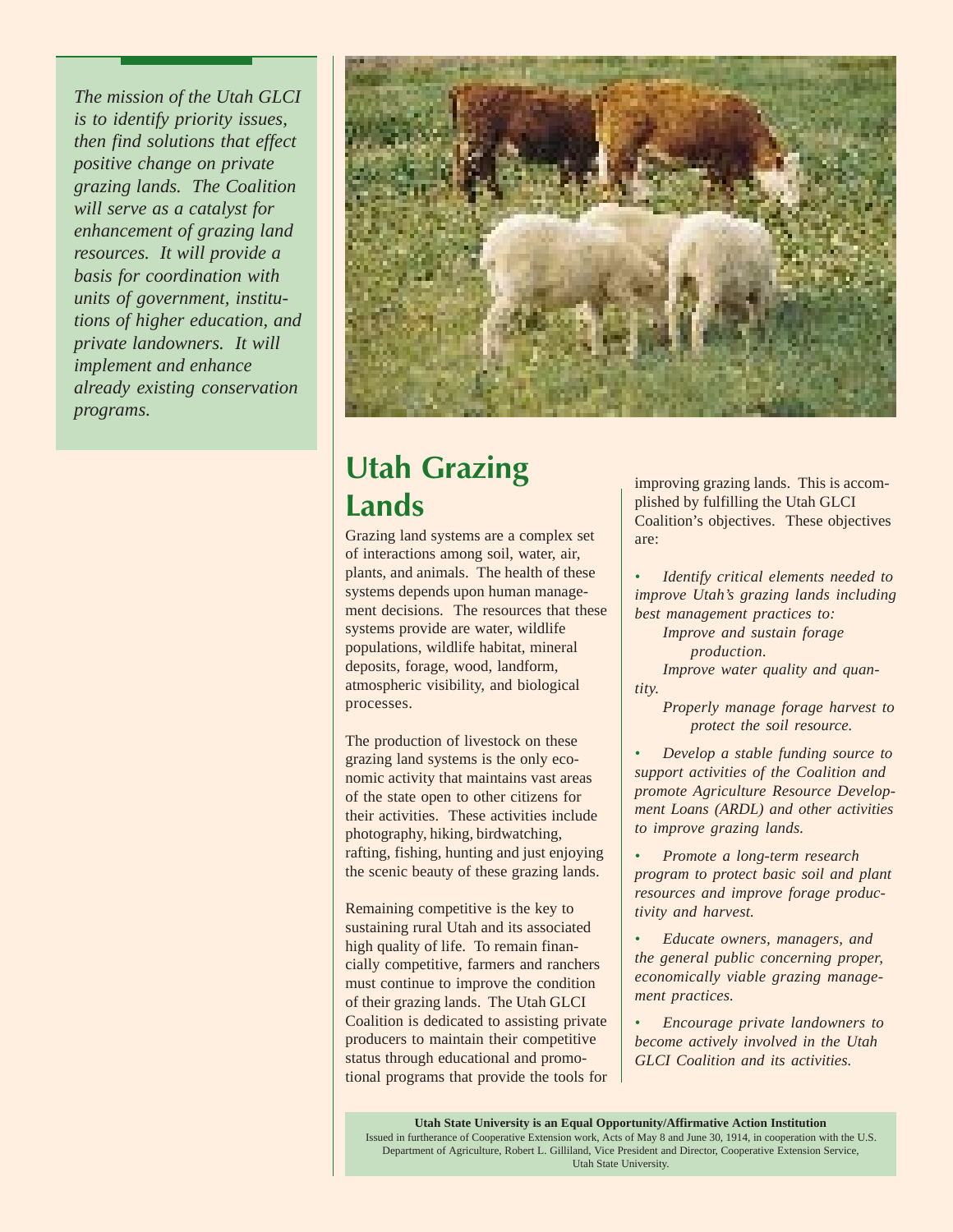## What are the Public Benefits?

The Utah GLCI Coalition provides benefits to the urban as well as the rural population of the state. Private grazing lands managed by applying necessary land conservation treatments, as recognized by this initiative, protect natural resources of direct concern to the public.



#### **Water Quality and Quantity**

A growing urban population represents an increasing need for clean water. Conservation of water quantity and preservation of water quality are both inhanced by healthy grazing lands which provide optimum retention of moisture in the soil profile. Healthy grazing lands are the foundation of watershed values as well as scenic qualities important to the urban community.



#### **Wildlife**

Many wildlife species are dependent upon the habitat provided by private grazing lands. According to recent estimates, approximately two-thirds of all wildlife in the U.S. are produced on private lands. Adequate grazing resources on private lands throughout the year are essential for both wildlife and domestic livestock. Where publicly owned lands are a major factor, wildlife rely on neighboring private grazing lands for forage and habitat needs during many parts of the year. Riparian zone management relies heavily upon the proper management of grazing lands to sustain these unique and importantsystems.



#### **Recreation**

The Utah GLCI Coalition not only supports programs that provide technical information and assistance to land owners wishing to improve the quality of their basic grazing land resources, but also supports opportunities to help meet Utah's growing demand for outdoor recreation.

Recreational use of grazing lands has increased dramatically during the past 20 years. These opportunities include such activities as hunting, cross-country skiing, camping, hiking, fishing, photography, birdwatching, horseback riding, and off-road vehicle driving. Many people are seeking "back to nature" experiences.

Many benefits, usually at no cost, are passed on to the recreationist and the public at large by landowners practicing conservation on private grazing lands. Some of these benefits are open space, scenery, and aesthetic values. The demands of oururban population for high quality recreational experiences continues to increase.

#### **Air Quality**

Grazing land's vegetation and soils are great reservoirs for organic carbon. The top three feet of soil, world-wide, contains nearly double the quantity of carbon contained in the world's vegetation and atmosphere. Grasses and legumes use atmospheric carbon as plant tissue building blocks. The nonutilized and undecomposed plant tissue returns to the soil and becomes a part of the soil's stored carbon.

Properly managed grazing lands help reduce atmospheric levels of carbon dioxide and may reduce the risk of greenhouse gas accumulation.